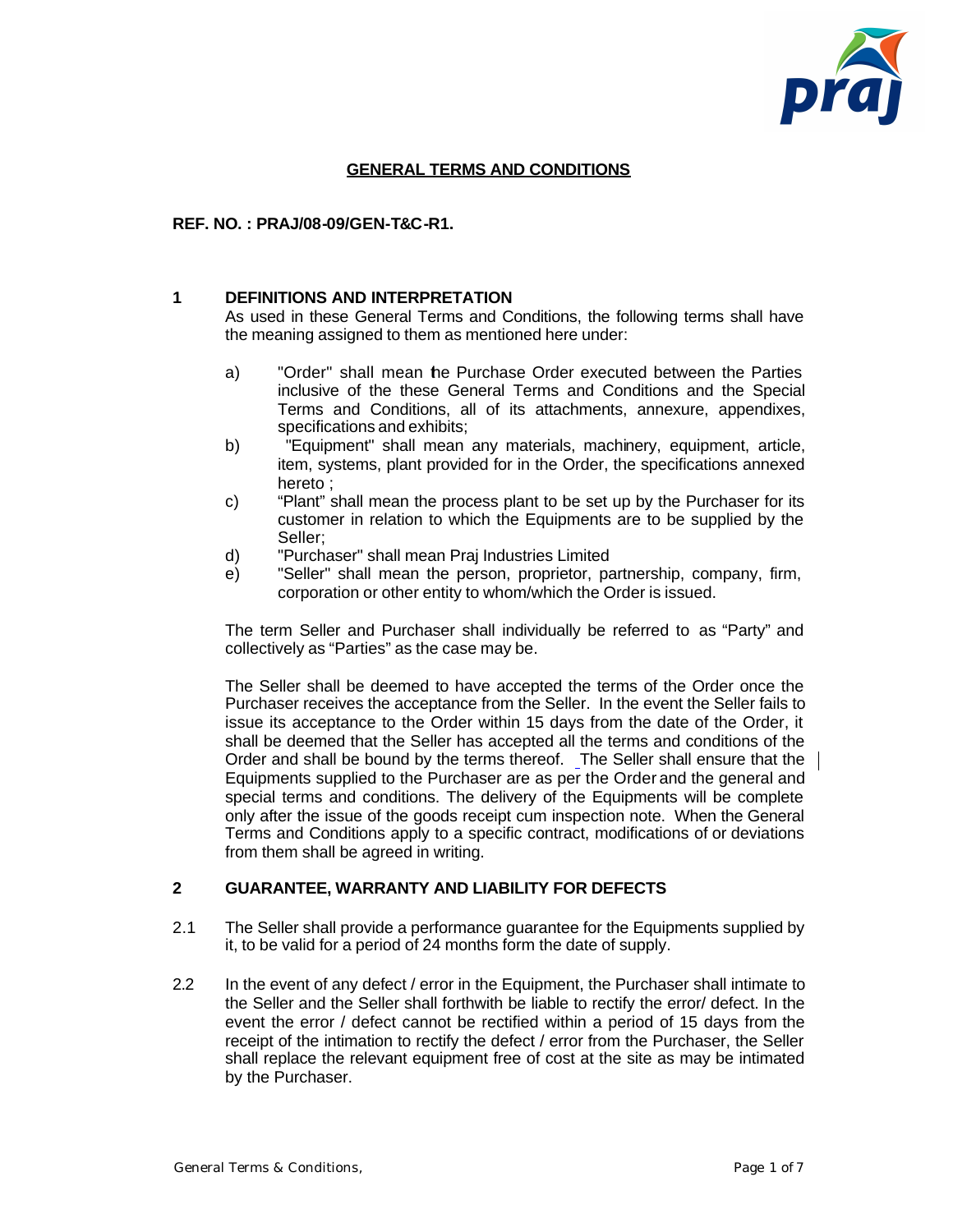

- 2.3 In case of Equipment with respect to which the Purchaser is unable to carry out the performance trials to confirm whether the Equipments shall comply with the requirements of the Order. The Seller shall, in addition to the supply of Equipment, be responsible for the installation, commissioning and testing of the said Equipments. In such a case the Seller shall depute its representative to carry out installation, commissioning and performance trials of the Equipments. On the completion of the performance guarantee runs, in case it is observed that the Equipments or any part thereof have not performed as per the technical specifications and requirements of the Purchaser, the Seller shall within 15 days from the receipt of intimation of such defects commence with the rectification of the defects and remedy the same within a reasonable period.
- 2.4 The Seller warrants that all Equipment / material shall conform to the Purchaser's specifications and requirements of the Purchase Order. Seller's warranty shall remain in effect for a period of 24 months from the date of supply of the respective Equipments. Neither approval by the Purchaser of the Seller's design nor acceptance of the Equipment shall release or discharge the Seller from liability for damages resulting from a breach of Seller's warranty.
- 2.5 The Seller further warrants that the Equipment shall be of satisfactory quality, safe and fit for use and shall be manufactured with due care and skill. The Equipments shall correspond to the quality and description specified in the Order and where the Order specifies the particular purpose for which the Equipments are ordered, the Equipments shall be of the quality and fitness for that particular purpose.
- 2.6 Unless otherwise stipulated or agreed to, the Purchaser is not bound to accept delivery of the Equipment in installments and is entitled to treat the Contract as breached if the entire quantity ordered for is not delivered in one installment.
- 2.7 The Purchaser has the right to reject the Equipments which do not conform with the description and / or which fail to perform as per the specifications and requirements of the Purchaser contained in the Order or if the bulk does not correspond with the sample, or where the Equipments ordered for a specific purpose are not of the quality or are unfit for the purpose for which they are intended.
- 2.8 Where the Seller delivers Equipments lesser than the quantity ordered for, the Purchaser shall be entitled to reject the Equipments offered for delivery and treat the Contract as terminated by the Seller. However, in the event th e Purchaser accepts delivery of the quantity offered, such acceptance shall be deemed to be without prejudice to the right of the Purchaser to claim damages for non-delivery of the balance;
- 2.9 Where the Equipments are rejected by the Purchaser it shall not be obligatory on the part of the Purchaser to return the Equipment to the Seller. Intimation of rejection is sufficient. It is the responsibility of the Seller to have the Equipments re-delivered to it.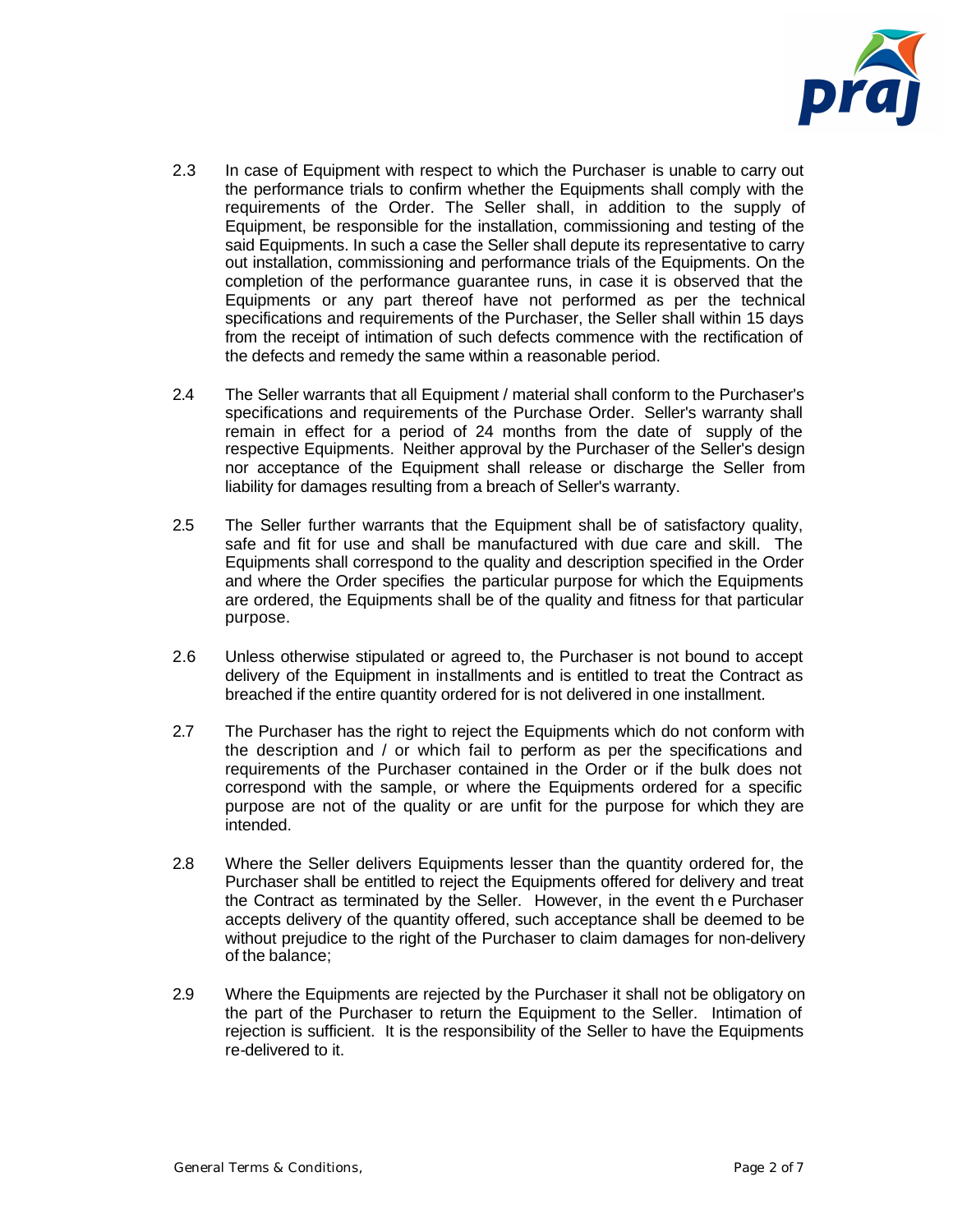

- 2.10 The Seller shall be liable for rectifying any defect and /or replacing the Equipments in the event they do not conform to the specifications, requirements, drawings as provided to the Seller by Purchaser. The Seller shall be liable for making good any loss, injury, damage in relation to the use of the Equipments or for making good any loss, damage on account of failure to perform and /or on account of mechanical defects and bad and faulty workmanship .
- 2.11 The Purchaser shall notify the Seller of any defects which appear with respect to the Equipments. On the receipt of the notice, the Seller shall remedy the defect at its cost without undue delay.
- 2.12 The Seller shall either repair the Equipments or any part thereof at the place where the Equipments are located or at its premises. In the event the Seller is required to carry out the repairs at its premises, the Seller shall at its costs and risk transport the Equipments to-&-fro from the place the Equipments are located to its premises and back. In the event the Equipments or any part thereof cannot be repaired, the same shall be replaced by the Seller.
- 2.13 In the event the Seller fails to rectify the defect or replace the faulty Equipment or part thereof within the period agreed between the Parties, the Purchaser shall by notice in writing intimate to the Seller the time within which the defects or replacement should be finally rectified. In case the Seller fails to rectify the defects and / or provide a replacement, within the time mentioned in the notice, Purchaser may undertake or employ a third party to undertake the necessary remedial work at the risk and expense of the Seller.
- 2.14 Where the Equipments are repaired or replaced the Seller warrants those repaired or replaced Equipments for a further period of 24 (twenty-four) months from the date of repair or replacement.
- 2.15 The Seller warrants that it shall pass to the Purchaser good title in the Equipments free from all liens, claims and encumbrances whatsoever. The Purchaser shall be entitled, at any time, to request the Seller to produce written evidence satisfactory to the Purchaser of the Purchaser's title in the Equipments and the absence of any such liens, claims and encumbrances and withhold payment for such Equipments pending receipt of such evidence.

# **3 QUALITY AND INSPECTION**

The Equipments supplied hereunder shall be brand new and of good quality, free from any faults and defects, in conformance with the Contract, and shall at all times be subject to Purchaser's quality assurance plan inspection before acceptance by Purchaser. Neither, however, Purchaser's inspection nor failure to inspect shall relieve the Seller of any obligations, representations or warranties hereunder. If the Equipments fail to conform to Purchaser's specifications or are otherwise defective, Seller shall promptly replace same at Seller's sole expense. No payment for or acceptance of Equipments, including services, by Purchaser hereunder shall constitute a waiver of any of the foregoing nor shall anything herein contained be construed to exclude or limit any of Seller's warranties implied by law.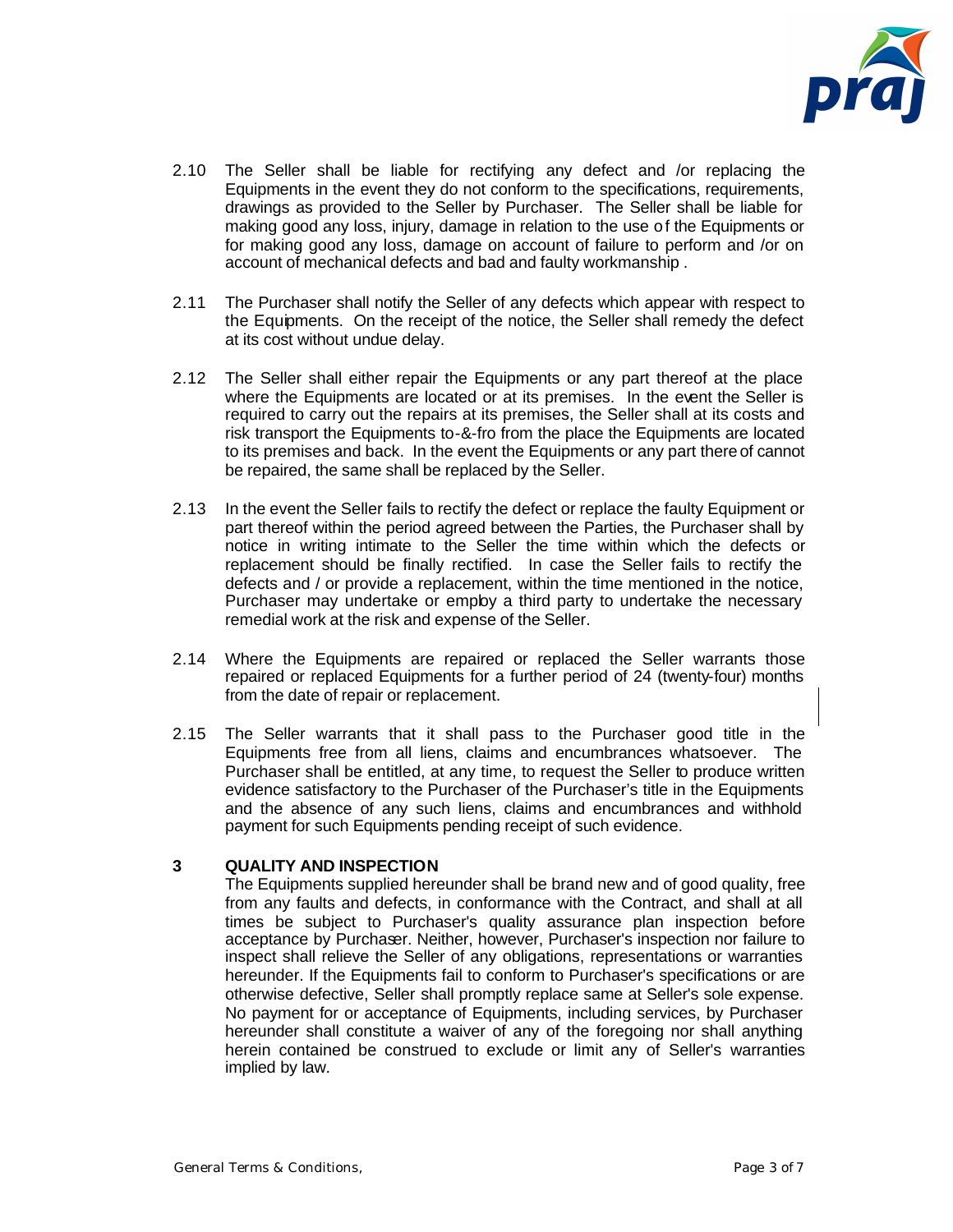

# **4 DELIVERY**

Delivery of the equipments ordered within the delivery period mentioned in the purchase order shall be the essence of the contract. The purchaser shall at its sole discretion decide whether or not p receive / accept the equipments delayed beyond the delivery period mentioned in the purchase order.

# **5 LEGAL AND STATUTORY COMPLIANCES**

The equipment / material supplied and services performed by the Seller shall comply with all central, state and local laws, ordinances, codes, rules, regulations or standards applicable to it, and shall furnish to Purchaser such evidence of compliance as Purchaser may require at any time and from time to time.

The Seller shall indemnify Purchaser against all damages, claims, expenses, losses if as a result of the Seller's non-compliance with the above laws, orders, rules, ordinances, codes and regulations, Purchaser is held liable for such Seller's non-compliance.

# **6 PATENT AND OTHER INFRINGEMENT**

The Seller shall indemnify Purchaser and hold it harmless from and against any and all loss, liability or expense by reason of any claim or suit for alleged infringement of any copyright, trademark, patent, trade secret or other intellectual property resulting from or arising in connection with the manufacture, sale, normal use or other normal disposition of any Equipments furnished hereunder, or the performance of any work hereunder, and shall defend any such claim or suite and pay all costs and expenses incidental thereto; but at its option Purchaser shall have the right to participate in the defense of any such claim or suit without relieving Seller of any obligations hereunder.

# **7 CONFIDENTIALITY**

- The Seller acknowledges that it shall have access to or be provided with Confidential Information. The Seller agrees not to disclose the Confidential Information to third parties except its employees or consultants or representatives who are required to be informed and who have executed confidentiality agreements with the Seller to protect the Confidential Information of Purchaser.
- 7.2 The Seller or its consultants/ employees/representatives shall neither disclose such data, information, designs, drawings, process know-how, and other such documentation to any other third party nor use it for any other purpose other than its intended use under this Contract without the prior written permission from Purchaser.
- 7.3 The term "Confidential Information" shall mean any information transmitted by Purchaser to the Seller in any form either written or oral and whether marked as confidential or not. The Confidential Information shall without limitation include all information, specifications, standards, drawings, designs, know-how, processes, proprietary knowledge, details of specifications, drawings, etc., and all such information and data which is available and which is held by Purchaseron trust or as a licensee.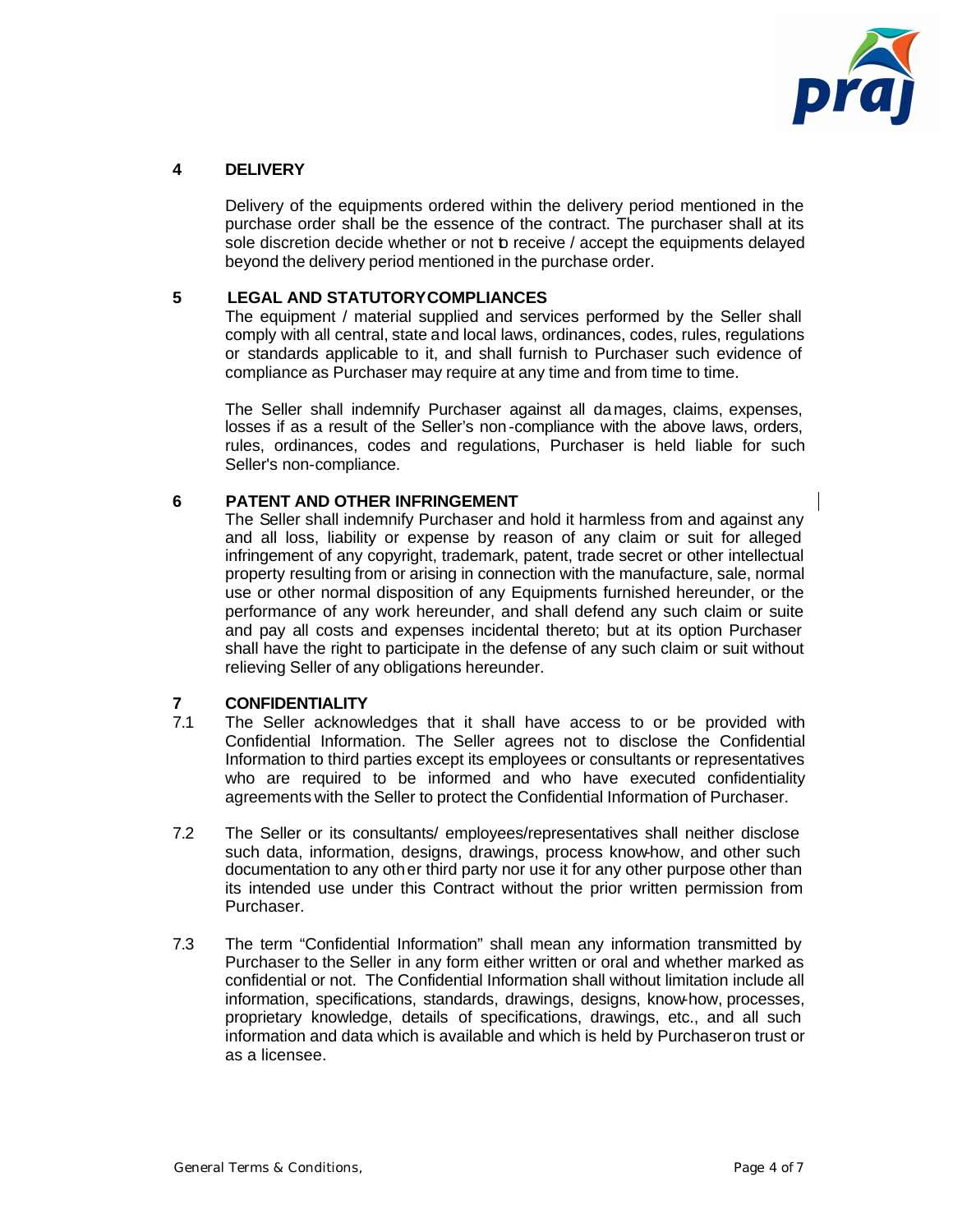

- 7.4 However, the following shall not be considered Confidential Information:
	- (i) that which is in the public domain other than by the Seller's breach of this Contract;
	- (ii) that which was previously known as established by written records of the Seller prior to receipt from the Purchaser; and
	- (iii) that which was lawfully obtained by the Seller from a third party under circumstances which caused the Seller to reasonably believe that such disclosure and use were lawful.
- 7.5 The exceptions set forth above shall apply only in the event and to the extent that the Seller provides to Purchaser with written documentation or records of the Confidential Information in substantially the same degree of specificity as the disclosure of the Confidential Information is made hereunder.

#### **8 SUSPENSION / TERMINATION**

The Purchaser shall, at its sole discretion, any time during the execution of this Contract, be entitled to suspend / terminate the execution of the Order whether partly or completely. In the event of suspension / termination of the Order, the Parties shall after mutual discussions decide the further course of action.

#### **9 WAIVER**

No relaxation, forbearance, delay or failure of the Purchaser to exercise any right or remedy available to it hereunder shall constitute a waiver of it or them and any of Purchaser**'**s rights or remedies may be enforced separately or concurrently with any other right or remedy now or in the future accruing to Purchaser to the effect that such rights are cumulative and not exclusive of each other.

#### **10 INDEMNITY**

The Seller shall indemnify and hold harmless Purchaser from and against any and all losses, liabilities, damages, demands, claims, suits, actions, judgments or causes of action, assessments, costs and expenses, including without limitation interest, penalties, reasonable attorneys' fees, any and all expenses incurred in investigating, preparing or defending against any litigation, commenced or threatened, or any claim whatsoever, and any and all amounts paid in settlement of any claim or litigation (collectively, "Damages"), asserted against, resulting to, imposed upon, or incurred or suffered by Purch aser, directly or indirectly, as a result of or arising from (i) any inaccuracy in or breach or non -fulfilment of any of the representations, warranties or covenants made by the Seller in this Contract, (ii) non-fulfillment of any of the terms of this Contract (iii) any delay in completing its obligations in terms of this Contract.

Further, the Purchaser shall not be liable for any personal injury or death of property damage construction or use of the Equipments due to the Seller's violation of the statutory requirements. The Seller shall hold the Purchaser harmless from any and all claims, demands or causes of action and all costs of defence incurred by the Purchaser (including court costs and reasonable advocate fees actually incurred) which claims, demands or causes of action are asserted by any third party and are caused or alleged to be caused by reason of: (i) defective design, (ii) defective construction of the Plant, (iii) defective operation of the Equipment and (iv) acts which, violate the applicable laws.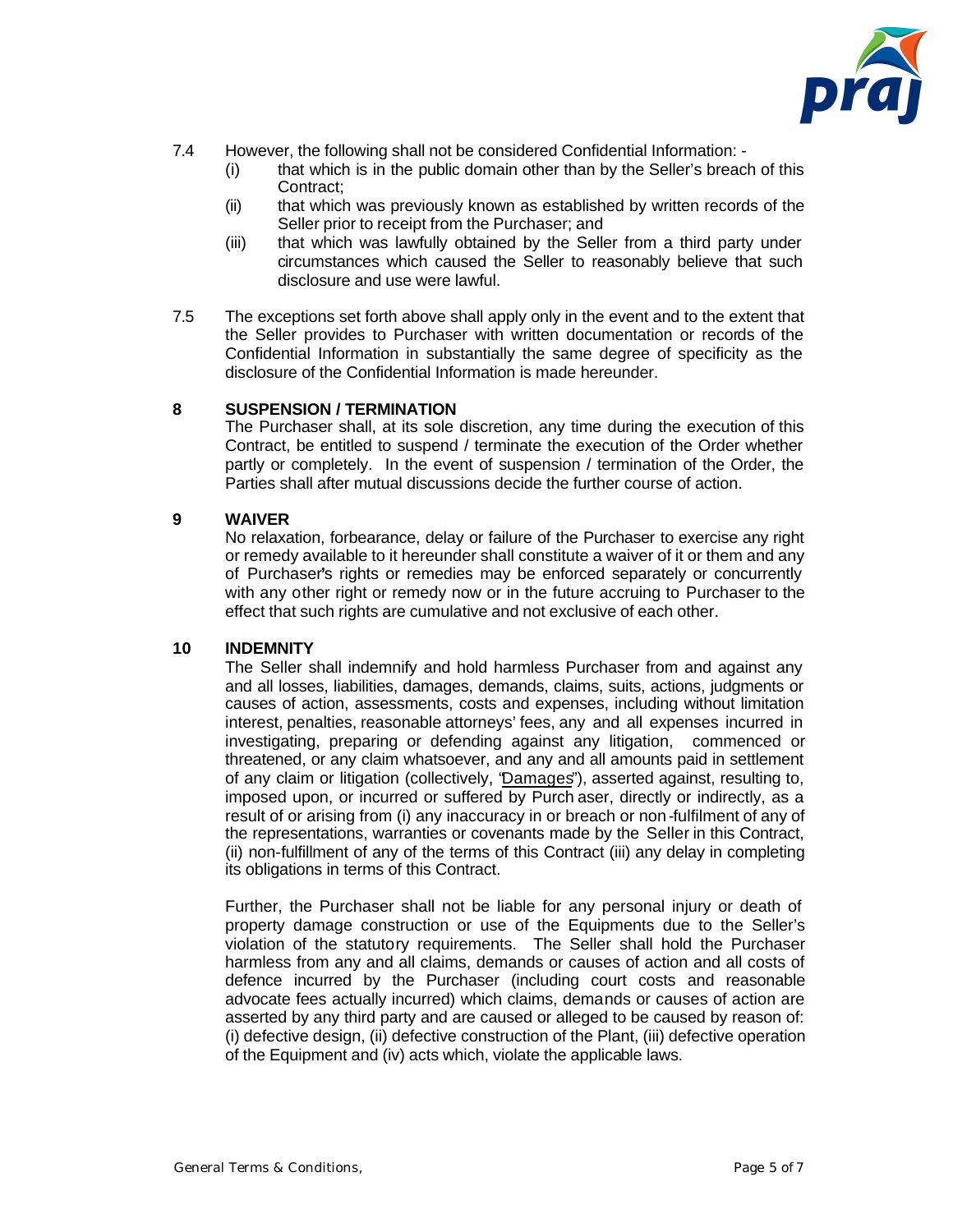

# **11 INSURANCE BY THE SELLER**

- 11.1 The Seller shall be responsible for arranging transit insurance of the Equipment / material transported up-to the destination of delivery.
- 11.2 Seller shall also be responsible to obtain and maintain at their end suitable insurance cover towards any liability arising out of professional, public or product liability.

# **12 FORCE MAJEURE**

Neither Party shall be responsible for delay or default in the performance of its obligations due to contingencies beyond its control such as fire, flood, civil commotion, earthquake, war, strikes, and Government action / policies. If either Party is prevented by such force majeure from performing its obligations under the Contract, such Party shall promptly notify the other Party of that effect. In the event such force majeure has continued to exist for a period exceeding three (3) weeks at a stretch either Party may mutually decide the future course of action to be taken.

In case of termination due to force majeure final status shall be mutually settled giving due regards to completed responsibilities of both the Parties at the time of such premature termination.

### **13 SUB-CONTRACT**

The Seller shall not be entitled to sub -contract its rights and obligations under this Contract to third parties unless prior approval of the Purchaser is obtained by the Seller.

#### **14 LIABILITY TOWARDS CONSEQUENTIAL LOSS**

Other than expressly mentioned in this Contract, neither Party shall under any circumstances or at any time be liable to the other under or in connection with the Contract for any special or any direct or indirect loss or damage or for any consequential loss or damage, whether direct or indirect, including e.g. but without limiting the generality of the foregoing, loss of profits, loss of production, reduced production or loss of contracts.

#### **15 LIEN**

The Seller shall not have a lien on the Equipments supplied by it in terms of this Order.

#### **16 ARBITRATION**

If any claim, dispute or difference shall arise between the Parties hereto arising out of and/or relating to and/or concerning and/or in connection with this Contract, the same shall be referred to arbitration. Purchaser shall appoint the arbitrator for the purpose of the said arbitration. The arbitration proceedings shall be conducted in accordance with the Arbitration and Conciliation Act, 1996 or any re-enactment thereof. The venue of such arbitration shall be Pune and the arbitration shall be conducted in English language. The award of the Arbitrator shall be final and binding on the parties.